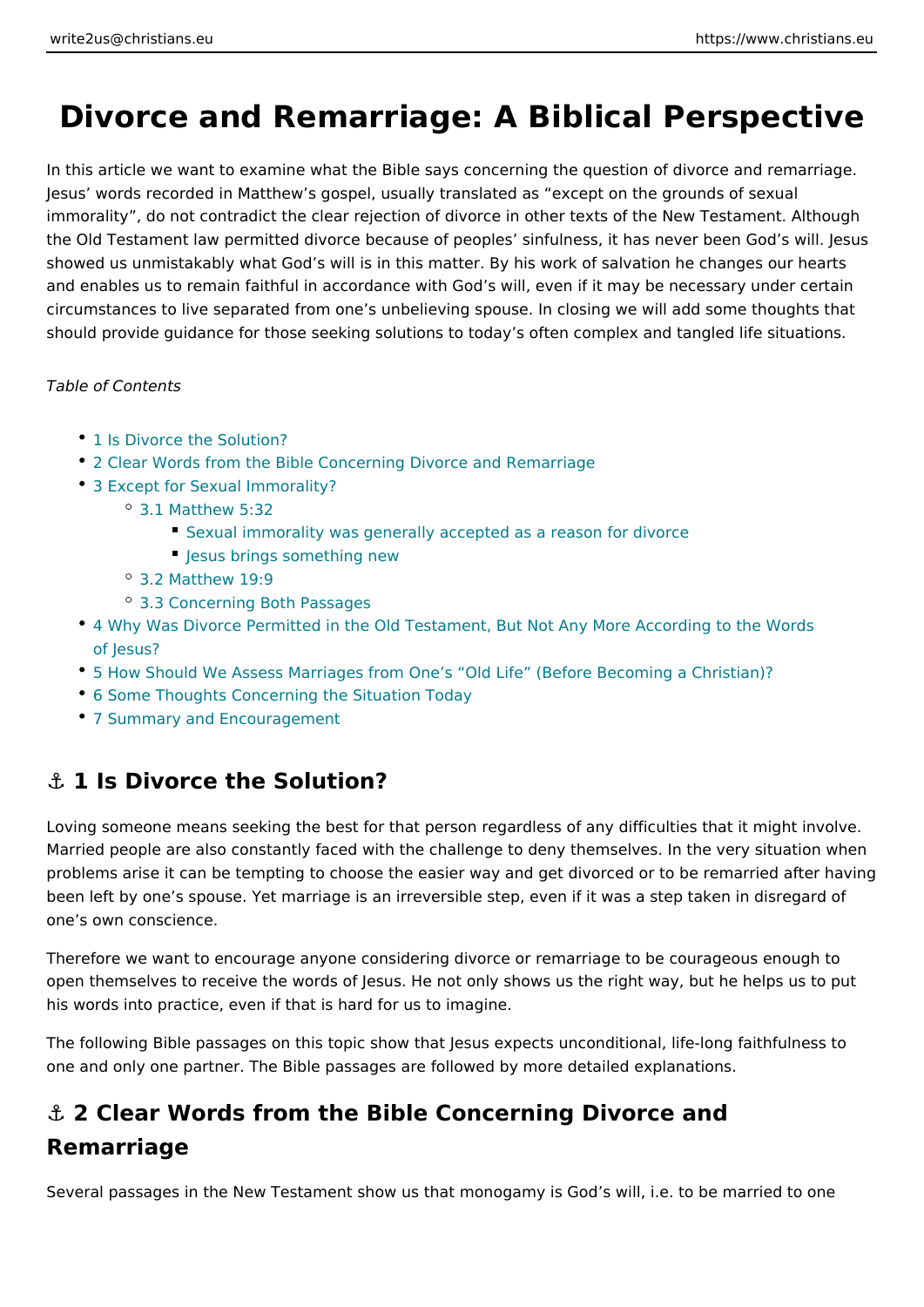<span id="page-1-0"></span>spouse and to remain faithful until the marriage partner dies:

Everyone who divorces his wife and marries another commits adultery, and he who marries a woman divorced from her husband commits adultery. *(Luke 16:18 ESV)*

And Pharisees came up and in order to test him asked, "Is it lawful for a man to divorce his wife?" He answered them, "What did Moses command you?" They said, "Moses allowed a man to write a certificate of divorce and to send her away." And Jesus said to them, "Because of your hardness of heart he wrote you this commandment. But from the beginning of creation, 'God made them male and female.' 'Therefore a man shall leave his father and mother and hold fast to his wife, and the two shall become one flesh.' So they are no longer two but one flesh. What therefore God has joined together, let not man separate."

And in the house the disciples asked him again about this matter. And he said to them, "Whoever divorces his wife and marries another commits adultery against her, and if she divorces her husband and marries another, she commits adultery." *(Mark 10:2–12 ESV)*

To the married I give this charge (not I, but the Lord): the wife should not separate from her husband (but if she does, she should remain unmarried or else be reconciled to her husband), and the husband should not divorce his wife. *(1 Corinthians 7:10–11 ESV)*

For a married woman is bound by law to her husband while he lives, but if her husband dies she is released from the law of marriage. Accordingly, she will be called an adulteress if she lives with another man while her husband is alive. But if her husband dies, she is free from that law, and if she marries another man she is not an adulteress. *(Romans 7:2–3 ESV)*

God rejects divorce clearly, even in the Old Testament :

This is another thing you do: you cover the altar of the LORD with tears, with weeping and with groaning, because He no longer regards the offering or accepts it with favour from your hand. Yet you say, "For what reason?" Because the LORD has been a witness between you and the wife of your youth, against whom you have dealt treacherously, though she is your companion and your wife by covenant. But not one has done so who has a remnant of the Spirit. And what did that one do while he was seeking a godly offspring? Take heed then to your spirit, and let no one deal treacherously against the wife of your youth. "For I hate divorce," says the LORD, the God of Israel, "and him who covers his garment with wrong," says the LORD of hosts. "So take heed to your spirit, that you do not deal treacherously." *(Malachi 2:13–16, NASB)*

### **⚓ 3 Except for Sexual Immorality?**

There are two passages in the Gospel of Matthew (Matthew 5:31–32 and 19:1–12) where an exception seems to be possible in the case of sexual immorality. Why don't we find this important exception in other Gospels and letters of the New Testament? The Gospel of Matthew was written for Jewish readers. In the following section we will show that the Jews understood these words differently than most people nowadays. Unfortunately today's understanding has also influenced the modern Bible translations, so we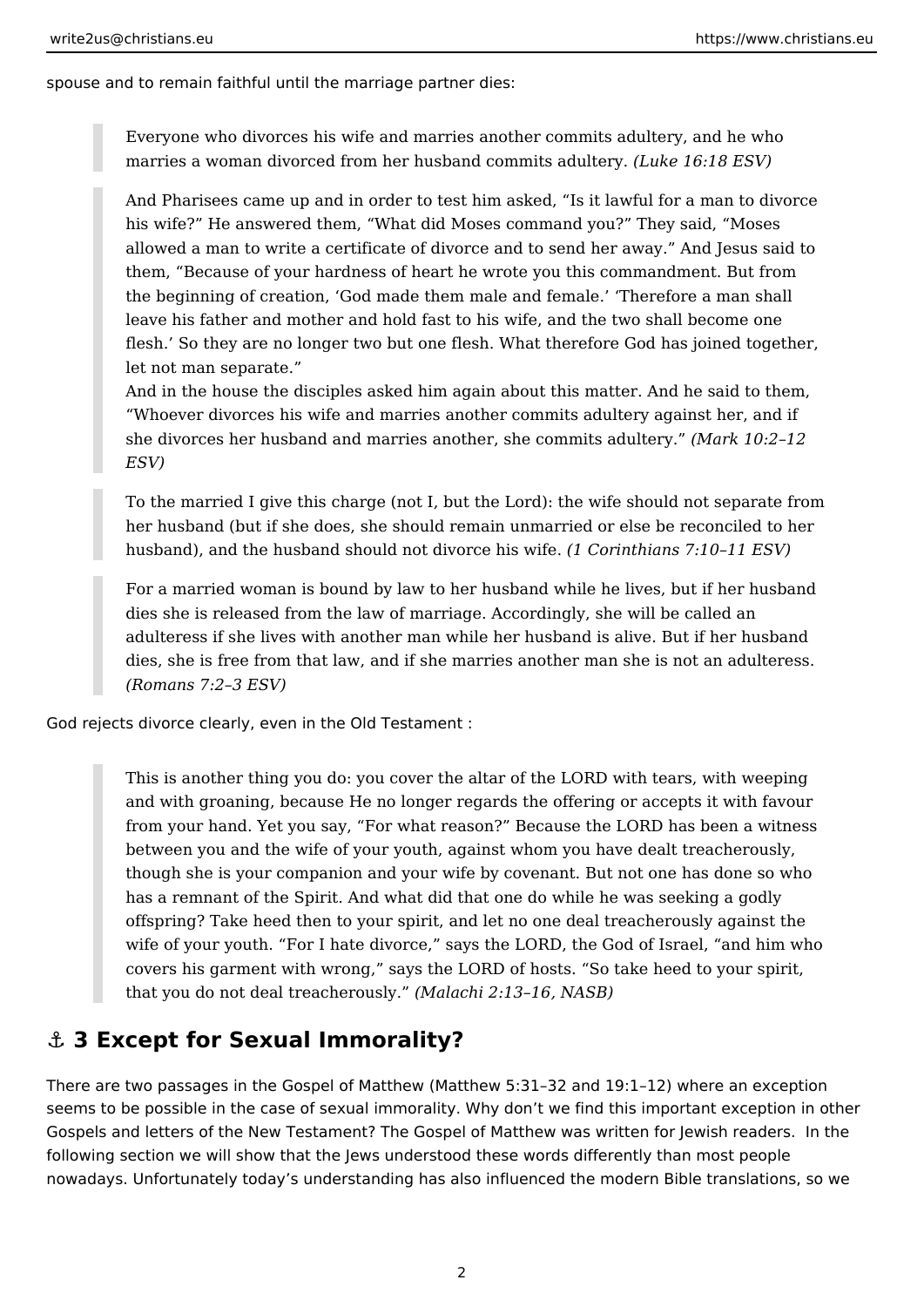<span id="page-2-0"></span>will have to explain some questions of translation. We will, however, try to keep possible.

&" 3.1 Matthew 5:32

The ESV translates Mt 5:31 32 as follows:

It was also said, Whoever divorces his wife, let him give her a certificate But I say to you that everyone who divorces his wife, except on the gro immorality, makes her commit adultery, and whoever marries a divorced commits adultery.

The Greek word parektos translated here as except literally expresses that something mentioned, or excluded (e.g. in 2 Corinthians 11:28 it is translated either with unmentioned things. Here it does not refer to an exception.)

A translation keeping as close as possible to the text could be rendered:

It was also said, Whoever divorces his wife, let him give her a certificate But I say to you that everyone who divorces his wife (the ground of sex excluded), causes adultery to be committed  $[1]$  concerning ther marries a divorced woman commits [ad](#page-7-0)ultery.

&" Sexual immorality was generally accepted as a reason for divorce

In the whole context of Matthew 5 Jesus refers to the Jewish law and the Jewish he refers specifically to a passage in Deuteronomy 24:1:

When a man takes a wife and marries her, if then she finds no favour in because he has found some indecency in her, and he writes her a certif and puts it in her hand and sends her out of his house, and she departs & (Deuteronomy 24:1 ESV)

The expression some indecency was understood by the rabbinic schools of that immorality . For many Jews this was the only legiti[mate](#page-7-0) reason for divorce.

&" Jesus brings something new

Jesus said, It was also said, & But I say to you . It is obvious that Jesus was t new something the Jews had never heard before. In the context of the Sermon o 5 7) Jesus intensifies God s commands in regard to purity and love. In Matthew on the commandments of the Old Testament with the words, But I say to you & God s originally clear will was concerning the topics he addressed. For instance

You have heard that it was said to those of old, You shall not murder; murders will be liable to judgment. But I say to you that everyone who brother will be liable to judgment; &

If Jesus had only wanted to express in Matthew 5:32 that he agrees with the gen

3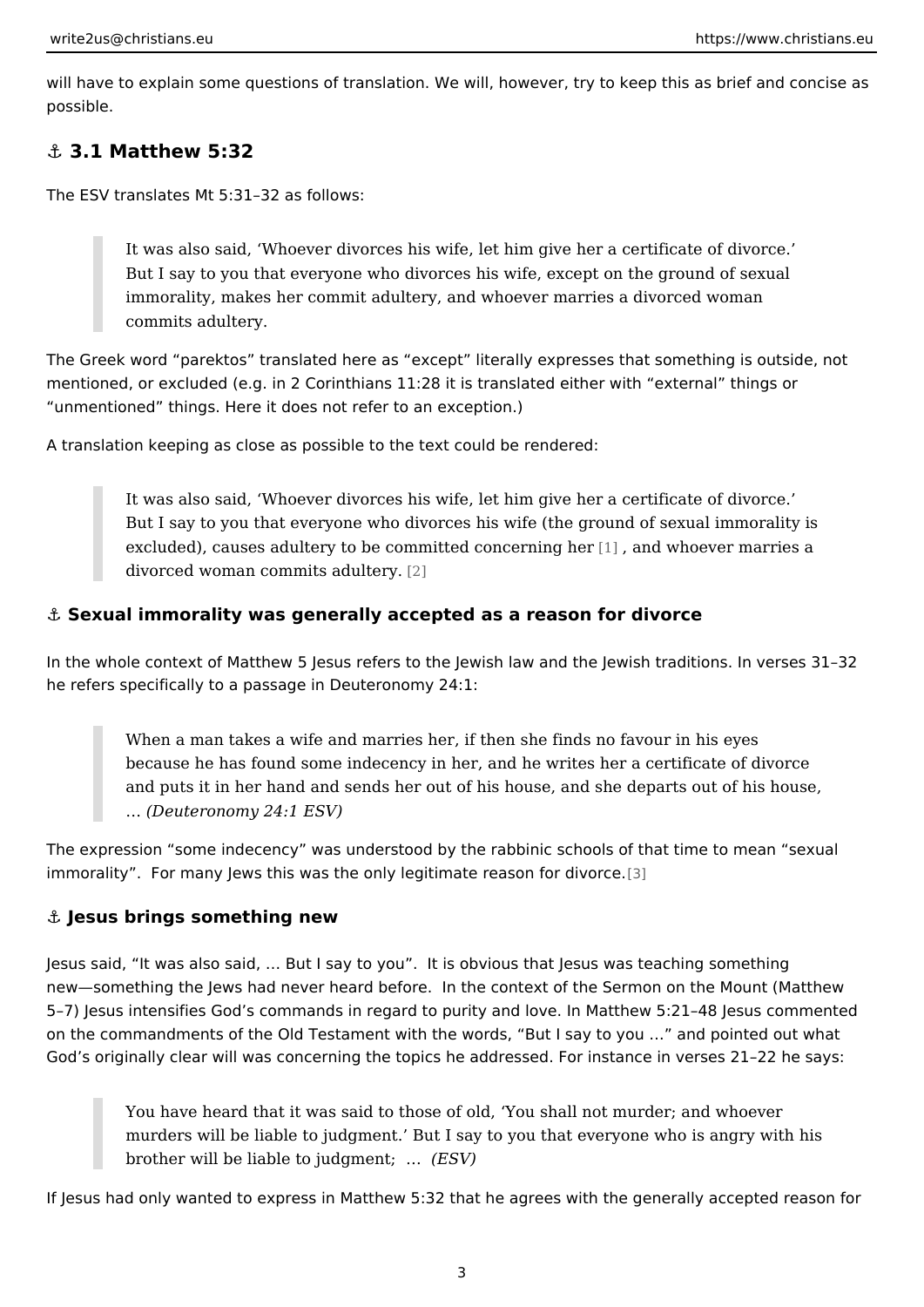<span id="page-3-0"></span>divorce, his statements about divorce would not fit this context. He would not be new things brought by Jesus are, however, the old eternal will of God).

The message of Jesus is that the generally accepted reason among the Jews for Jesus excludes this reason with the words the ground of sexual immorality is ex

This does not mean, however, that a person is obliged to remain together with h circumstances, even if the spouse s behaviour is unacceptable. It may indeed be from one s partner due to their bad moral conduct. Under certain circumstances, take the legal form of a divorce. Even then, though, the bond of marriage still re obligation to marital faithfulness. What this means is that no further marriage is the marriage bond is dissolved and both partners are free to marry again was rej

#### &" 3.2 Matthew 19:9

With Matthew 19:9 the situation is very similar to Matthew 5. Darby translated cl

And the Pharisees came to him tempting him, and saying, Is it lawful fo away his wife for every cause? But he answering said, Have ye not read made [them], from the beginning made them male and female, and said, this a man shall leave father and mother, and shall be united to his wife shall be one flesh? so that they are no longer two, but one flesh. What joined together, let not man separate. They say to him, Why then did Mo give a letter of divorce and to send [her] away? He says to them, Moses hardheartedness, allowed you to put away your wives; but from the begi thus. But I say unto you, that whosoever shall put away his wife, not fo shall marry another, commits adultery; [and he who marries one put away adultery.] His disciples say to him, If the case of the man be so with hi good to ma $(M\text{at}$ hew 19:3 10)

There are two words in the Greek language which can be translated into English word me found in the phrase not for fornication which is used in the context of several examples in the New Testament where the word me is used without a ve where the content of the prohibition has to be derivated  $\mathbf S$  boothes the csonstaey xing that something in particular should not be done in the case of fornication. From the c what should not be done is to divorce. Thus the meaning is: not even for fornication

Mark 10:12 shows that in the reverse case, that is, when a wife sends her husba

Matthew 19:1 12 and Mark 10:1 12 are parallel in content and speak about the same the Pharisees question, whether it is lawful to divorce pheless wesfeeffeersancy tcheeusour of creation in which man and woman are one flesh and what God has joined toge separate. The giving of a certificate of divorce, commanded by Moses, was allow hardness of their hearts. God s original will was different. Jesus corrects the I indissoluble character of the marriage covenant is founded in the order of creati

The reaction of the disciples in [Ma](#page-8-0)tthew shows us that what Jesus was teaching matter was something completely new for them. According to Jewish law, it was l remarry, for instance when the wife had sinned in sexual immorality (according t disciples understood from the words of Jesus, however, that according to God s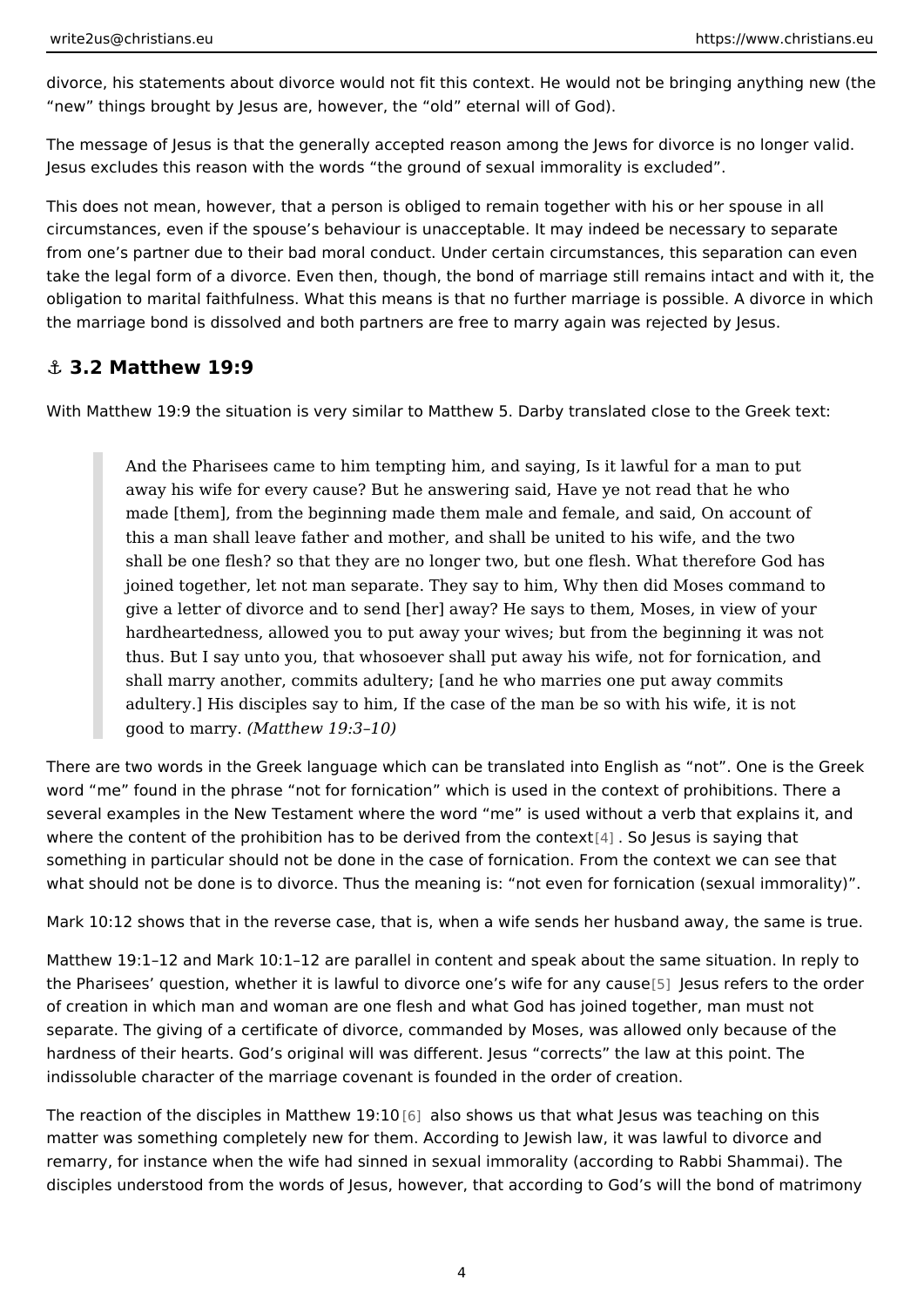<span id="page-4-0"></span>cannot be dissolved, not even if a man s wife commits an act of sexual immoralit themselves whether it is advisable to marry at all. This reaction also shows that new. If Jesus had taught that a husband was permitted to remarry after a divorce adultery, his teaching would have been the same as that of many other contemporal have been so astonishing for his disciples.

### &" 3.3 Concerning Both Passages

In both Matthew 5:32 and 19:9 we find that the Mosaic law of the certificate of d is in the background of the words of Jesus. In both passages Jesus expressed th God s will to regard sexual immorality as a reason for divorce. As the question of Deuteronomy 24:1 was important especially for Jewish Christians, it should not s verses in which Jesus said that not even sexual immorality can be a reason for d remarriage) are only found [in](#page-8-0) MMatthkeand Luke, whose audience was mainly non-J want their readers to deal with the question of how to interpret the reason for di Deuteronomy 24:1 and thus omitted these words of Jesus which were directed to

Matthew 5:32 and 19:9 are in agreement with all the other words of the New Test about a possible reason for divorce but just the opposite they explain that the re were not valid.

# &" 4 Why Was Divorce Permitted in the Old Testament, Bu More According to the Words of Jesus?

Divorce was never God s will. Moses permitted divorce because of the disobedie unfortunate fact that in the Jewish nation only very few really strove for obedier disobedient. That is why God permitted divorce and remarriage in the Old Testan some people would have had to suffer greatly due to the sins of others. A womar was practically forced to remarry because she could not provide for herself, and prospect of support in her old age. That is why Moses commanded a husband who give her a certificate of divorce. This certificate was an important means of prot was proof that she was neither a prostitute nor had she had any sexual relations crime punishable by death). It showed that she had been sent away and was lawf marry again.

To live together in obedience, love and deep unity was never attainable for the v Jesus made this a reality in the Church. There are no unapebioet ensein shine got a unnelim has decided to follow Jesus without compromise. They have all received the pow life of holiness, devotion, love and obedience. It is only by understanding and p share our lives in brotherly love that we can fully comprehend the standard set b perspective, there is no such thing as divorce, and as Christians it is possible t standard. In God s eyes, a marriage is valid until the death of one of the partne unbeliever, and he or she wants to separate from their Christian partner, Paul e possible. From God s perspective, however, this does not constitute a divorce w remarry. As far as God is concerned, they are still married, but they can live se

Marriage is a covenant before God to which one must remain faithful, even if the covenant. Should the unbelieving partner separate from the Christian, regardless Christian then remarried, the Christian would not only be breaking the marriage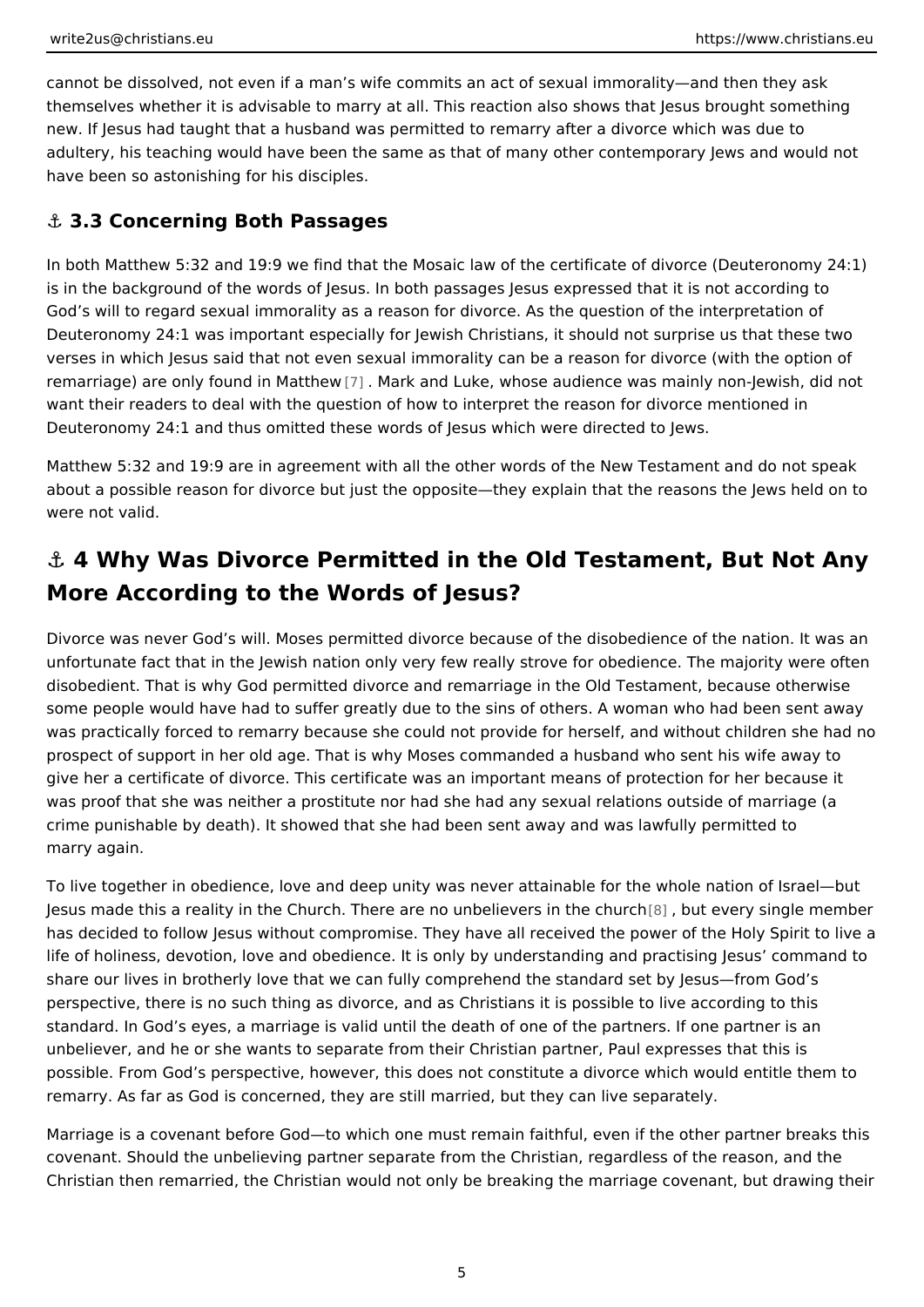<span id="page-5-0"></span>new partner deeply into the sin of fornication and adultery with them.

Christians share their possessions as an expression of brotherly love (Acts 2:44 means that a Christian wife whose husband has separated from her will be taken her own either, because through sharing their lives in brotherly love and unity, God and deep joy and fulfilment.

&" 5 How Should We Assess Marriages from One s Old Life (Before Becoming a Christian)?

Therefore, if anyone is in Christ, he is a new creation. The old has pas the new has  $c$   $\frac{62n}{c}$  corinthians  $5:17$   $ESV$ )

Paul s words here are very important and show that becoming a Christian involve transformation. Yet this does not mean that all our commitments from the time b are invalidated.

Let what you say be simply  $Y$ (eMsatohew 6:137 ESV)

This is especially valid for wedding vows. As already mentioned (section 3.2) Je of marriage on the order of creation. The belief that a marriage which a person  $\epsilon$ becoming a Christian is not valid and can therefore be dissolved (because becon beginning a new life), is a heresy and disregards Jesus words.

In 1 Corinthians 7:12 15 Paul writes about Christians who got married before the

 $(12)$  To the rest I say (I, not the Lord) that if any brother has a wife wh unbeliever, and she consents to live with him, he should not divorce he woman has a husband who is an unbeliever, and he consents to live with not divorce him. (14) For the unbelieving husband is made holy because the unbelieving wife is made holy because of her husband. Otherwise your would be unclean, but as it is, they are holy. (15) But if the unbelieving separates, let it be so. In such cases the brother or sister is not enslav you to peace.

Paul s principle is that if the unbelieving partner accepts their Christian partner will they should not separate. If a separation does occur (verse 15) $[9]$  Psatulls advi applies, i.e. that the Christian is either to remain alone or reconcile with his or

At this stage, we would like to point at Romans 7:2 3 again. Here, Paul is makin marriage that applies to all people, independently of whether they are believers person is bound to his or her spouse as long as he or she is living. Only when h enter a new marriage.

### &" 6 Some Thoughts Concerning the Situation Today

We live in an age in which God s intended standard for marriage, i.e. that a hus lives in mutual faithfulness until death as they promised one another when they exception. Blended families are becoming increasingly common. Even the teach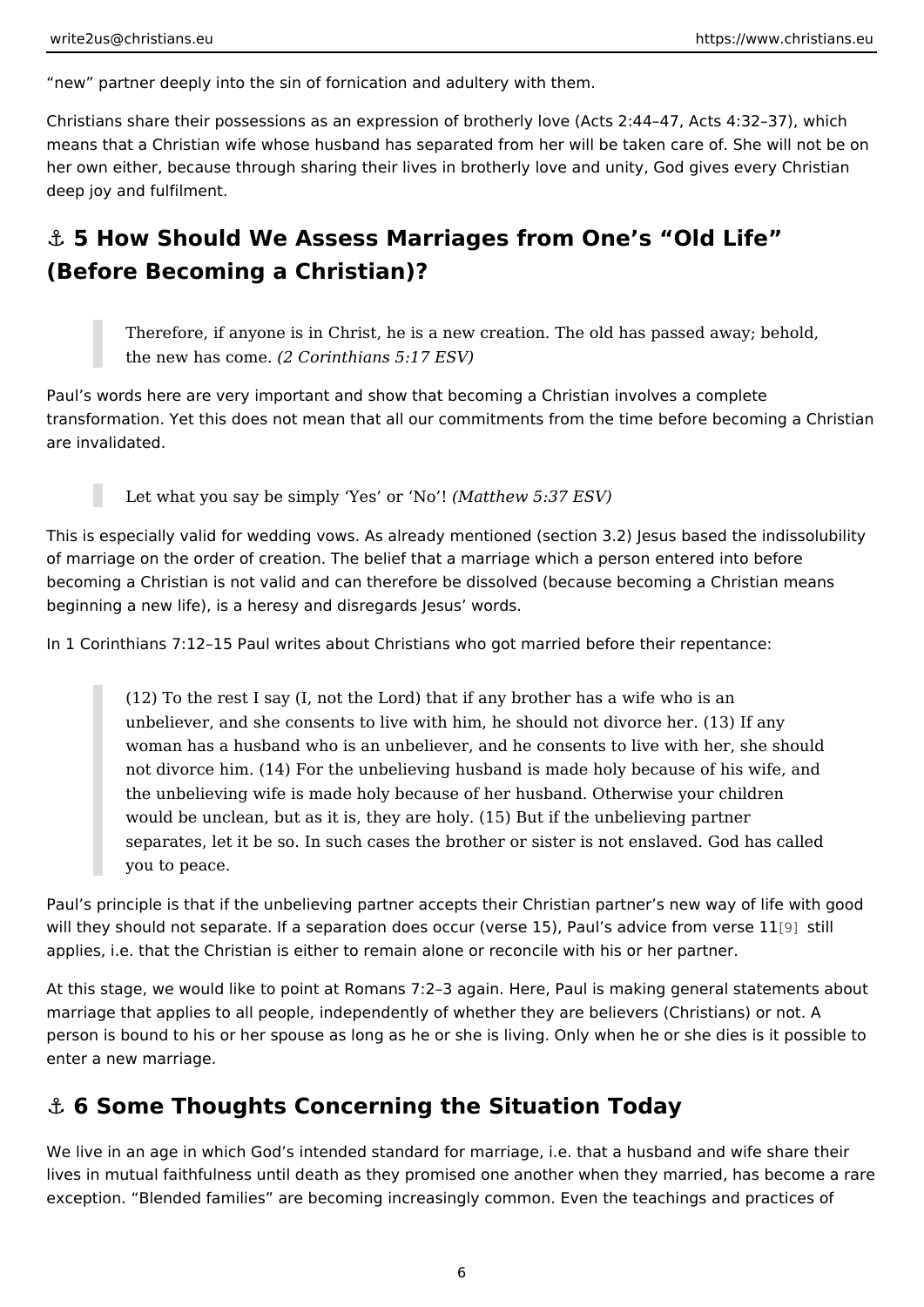<span id="page-6-0"></span>various churches and religious groups are being influenced by this developmen

In order to understand the Bible s clear rejection of divorce with the option to re in mind the positive value of marriage within God s plan of creation. You can rea article oMharriage and Staying Singleltfos alosob always important to consider how a biblical teaching ought to be applied practically to each specific individual s sit

Jesus brought to light the original clarity in regard to the issue of divorce and r his disciples, who were well acquainted with the practice of the Old Testament.

Among the first Christians there were certainly some (from both Jewish and Gent living in their second marriage. We cannot derive from the Holy Scriptures that t dissolve their second marriage, as they had not entered the second marriage wit were doing something that was absolutely forbidden by God, even if Jewish belie have known that God did not regard divorce as good.

Paul wrote to Timothy in 1 Timothy 3:2 that an overseer must be the husband of that men who had remarried (before becoming Christians) were not allowed to be certainly were accepted as members of the church. In our time the practice that people can continue their second marriage cannot be applied in all cases. This i Testament, and consequently Jesus clear position on this issue, are widely know of the (theoretically) clear view of the Roman Catholic Church on this matter. Th awareness nowadays that entering a second marriage is wrong than at the time o Certainly, a lot depends on how much a person knew about God s will at the time second marriage. If someone remarried with the knowledge that this contradicts cannot be considered to be a marriage according to God s will. The problem ofte especially if when entering one s first marriage, a person neglected to face the importantly the question of which attitude one s partner had towards God.

However, it is always necessary to examine each specific case and to look honestly the result of this honest examination turns out to be that the second marriage cannot be continued, various be continued, various  $\alpha$ other factors must be considered. Especially if both partners are Christians the not be a complete separation. In many cases there will be tasks which need to b task of bringing up their children. It is certainly not helpful for children to see t separated. But in such a case (if the conclusion has been reached that the second continued) there will be no room for a sexual relationship within this partnership.

### &" 7 Summary and Encouragement

Jesus emphasizes that life-long faithfulness to one marriage partner is God s wi way he argues that the two become one flesh and from his statement that a man wife. If they divorce, then neither he nor she may enter into a new marriage, as is alive, because the first marriage covenant still stands as long as both are ali a new marriage while his original partner is alive, he is committing adultery. Fro is no such thing as divorce. A marriage is valid as long as both partners are stil an exception in any of these passages depending on whether the partner who wa innocent.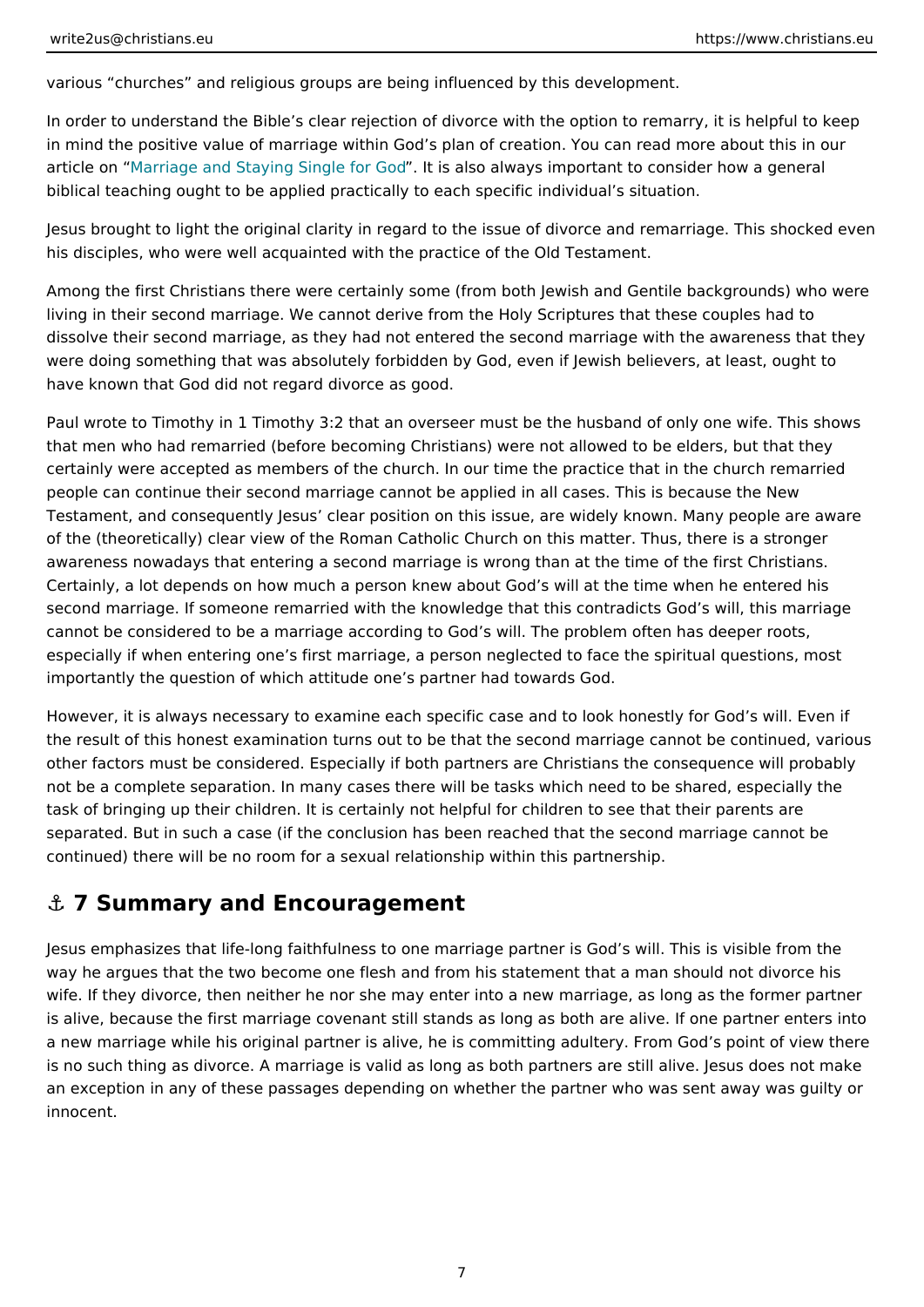<span id="page-7-0"></span>Because Jesus makes no exceptions in Mark or Luke, he cannot have intended to make an exception in Matthew either. The reaction of the disciples also shows that in the matter of divorce there is no exception. It is not possible to remarry as long as both partners are alive.

Paul addresses other cases in more detail in 1 Corinthians 7:

If someone is already divorced, and then becomes a Christian, they should remain alone or be reconciled to their original partner. If the unbelieving partner wants to separate from the Christian partner, then the Christian should allow this:

"In such cases the brother or sister is not enslaved. God has called you to peace."

The point that the brother or sister is not "enslaved" in such cases means that they are not condemned to a life with an unbeliever in strife and problems. They can separate—and remain unmarried.

What may be hard to imagine for many is nevertheless not an unbearable burden. Through Jesus Christ a Christian has a new relationship with God. This new relationship confronts us much more strongly with what God's holiness requires of us. A higher demand is placed on us than on the believers of the Old Testament. In this way we are made much more aware of our own weaknesses and sins and God teaches us to become fully dependent on him. Our close relationship with him gives us strength to do what goes beyond our own strength.

With him and through him the "impossible" becomes possible. God also helps us through the fellowship with brothers and sisters which every Christian needs very much. This is the fellowship with those who listen to God's words and do them. They are our brothers and sisters in Christ, our spiritual family that remains for eternity. So even without a spouse a Christian is never on his own.

#### Your Email\*

#### Your Message\*

Send

#### Footnotes

- 1. This rendering, in contrast to the usual rendering since the Vulgate: "makes her commit adultery," ought to underline that the adulterous act is carried out by the husband who divorces his wife. The matter is not adultery in the fullest sense (i.e. a sexual relationship with another woman), yet even divorcing one's wife is regarded as an adulterous act.
- 2. You can find a detailed explanation (in German) of this proposed translation in: Karl Staab, Die Unauflöslichkeit der Ehe und die sog. "Ehebruchsklauseln" bei Mt 5,32 und 19,9: Festschrift für E. Eichmann, Paderborn 1940, pp. 435–452
- 3. There was, however, also a quite different interpretation of this verse. The school of Rabbi Hillel allowed divorce for many, even very trivial, reasons.
- 4. E.g. the Jewish leaders in Matthew 26:5 said, "Not during the feast, lest there be an uproar among the